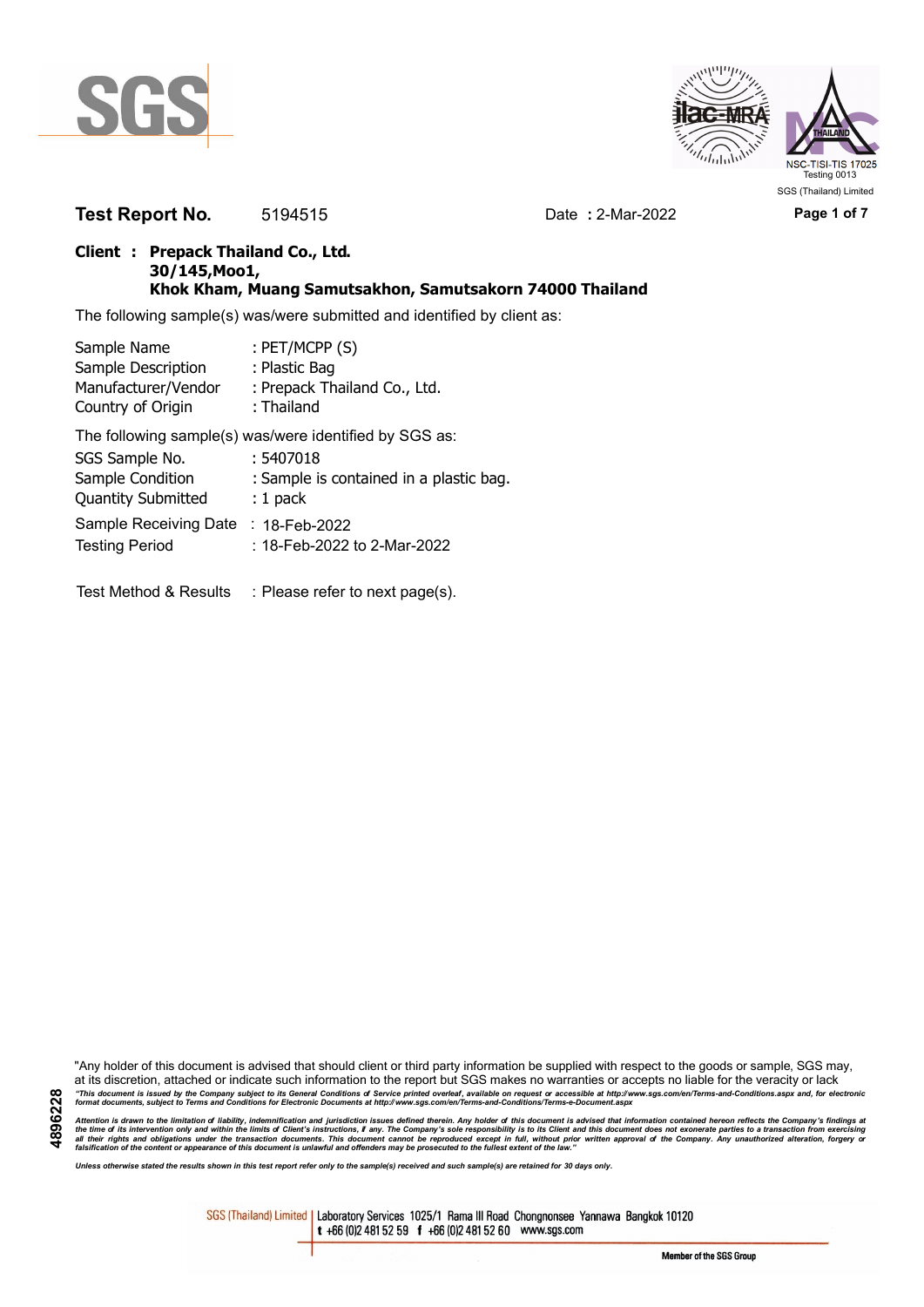



# **Test Report No.** 5194515 Date **:** 2-Mar-2022 **Page 2 of 7**

# **Test Requested & Result Summary**

Test Requested : Please refer to the result summary (Test parameter(s) was/were selected by client).

Result Summary:

| <b>Test Requested</b>                                                        | Conclusion  |
|------------------------------------------------------------------------------|-------------|
| (1) Notification of the Ministry of Public Health (No.295) B.E. 2548 (2005): |             |
| Qualities or standard for container made from plastic                        |             |
| a) Polypropylene (PP)                                                        |             |
|                                                                              |             |
| 1. Lead content                                                              | <b>PASS</b> |
| 2. Cadmium content                                                           | <b>PASS</b> |
| 3. Heavy metal (as lead) in 4% concentrated acetic acid extraction           | <b>PASS</b> |
| 4. Quantity of potassium Permanganate Consumed                               | <b>PASS</b> |
| 5. Residue after Evaporation Test                                            | <b>PASS</b> |
| 6. Migration of color Extraction                                             | <b>PASS</b> |
|                                                                              |             |
| (2) Additional request by client's                                           |             |
| 1. Germanium (Elution)                                                       | See result  |
| 2. Antimony (Elution)                                                        | See result  |
|                                                                              |             |

# Remark:

1.Test results in this report are applicable for the item tested and reflects the tested sample as received. 2.The decision rules based on simple acceptance which the probability of false accept may be as high as 50% in case the results is exactly on the tolerance limit.

# **Signed for and on behalf of SGS (Thailand) Limited**

**Rutchuporn Moungsom Laboratory manager - Hardgood**

"Any holder of this document is advised that should client or third party information be supplied with respect to the goods or sample, SGS may, at its discretion, attached or indicate such information to the report but SGS makes no warranties or accepts no liable for the veracity or lack "This document is issued by the Company subject to its General Conditions of Service printed overleaf, available on request or accessible at http://www.sgs.com/en/Terms-and-Conditions.aspx and, for electronic<br>format docume

Attention is drawn to the limitation of liability, indemnification and jurisdiction issues defined therein. Any holder of this document is advised that information contained hereon reflects the Company's findings at<br>all th

*Unless otherwise stated the results shown in this test report refer only to the sample(s) received and such sample(s) are retained for 30 days only.*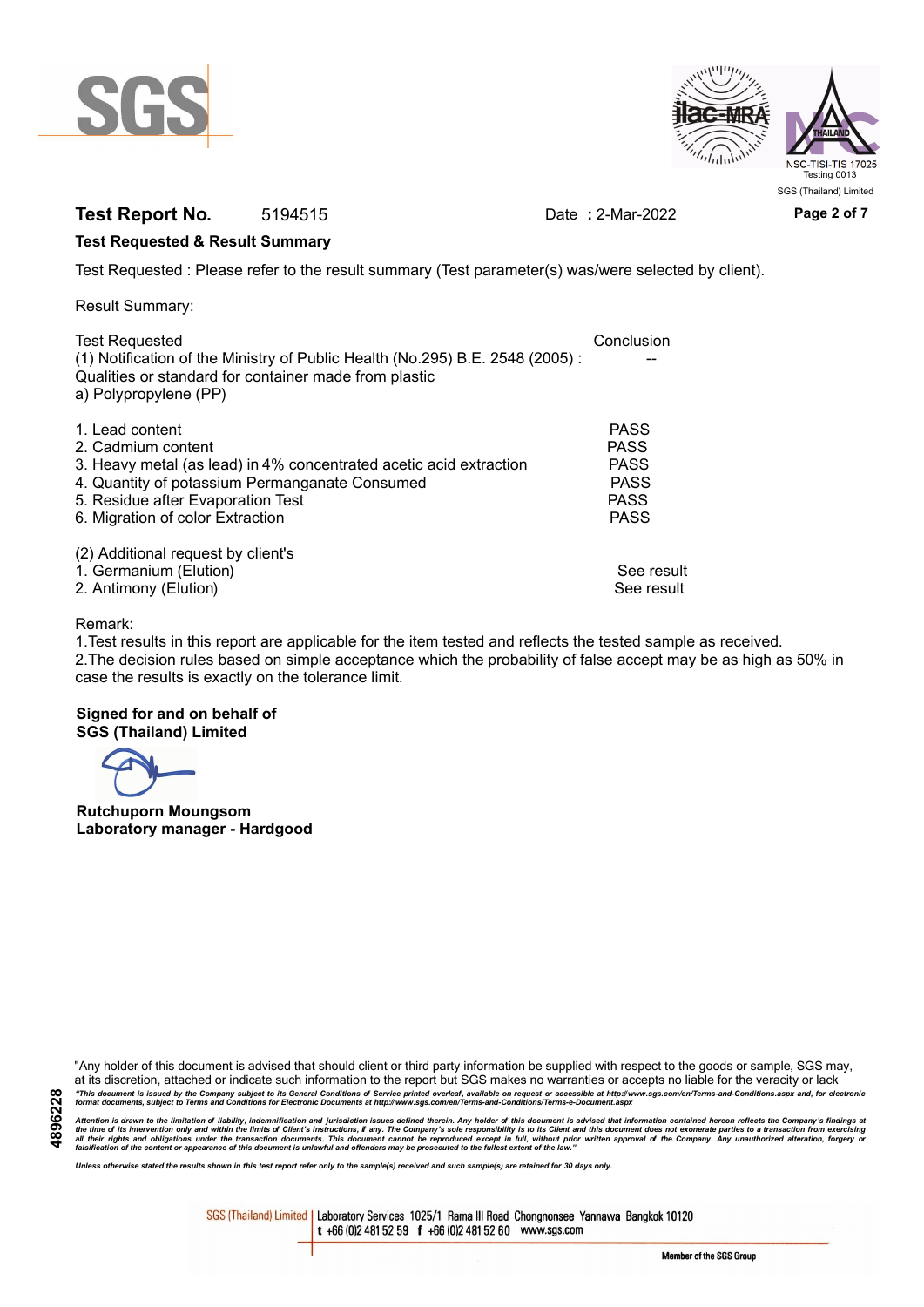



# **Test Report No.** 5194515 Date **:** 2-Mar-2022 **Page 3 of 7**

**TEST RESULTS**

**(1) Notification of the Ministry of Public Health (No.295) B.E. 2548 (2005) : Qualities or standard for container made from plastic.**

### **a) Polypropylene (PP)**

# **Qualities and standard of plastic**

Method : With reference to TIS 656: 2556. Analysis was performed by ICP-OES.

| <b>Details</b>     | Result (1)<br>(mg/kg) | <b>Limit of Quantitative</b><br>(mg/kg) | <b>Permissible Limit</b><br>(mg/kg) |
|--------------------|-----------------------|-----------------------------------------|-------------------------------------|
| Lead content***    |                       | 2.0                                     | 100                                 |
| Cadmium content*** |                       | 2.0                                     | 100                                 |

Sample Description :

1. Metallized/clear plastic film with white printed

Note :

**4896228**

1. mg/kg = milligram per kilogram

 $2. <$  = Less than

"Any holder of this document is advised that should client or third party information be supplied with respect to the goods or sample, SGS may, at its discretion, attached or indicate such information to the report but SGS makes no warranties or accepts no liable for the veracity or lack "This document is issued by the Company subject to its General Conditions of Service printed overleaf, available on request or accessible at http://www.sgs.com/en/Terms-and-Conditions.aspx and, for electronic<br>format docume

Attention is drawn to the limitation of liability, indemnification and jurisdiction issues defined therein. Any holder of this document is advised that information contained hereon reflects the Company's findings at<br>all th

*Unless otherwise stated the results shown in this test report refer only to the sample(s) received and such sample(s) are retained for 30 days only.*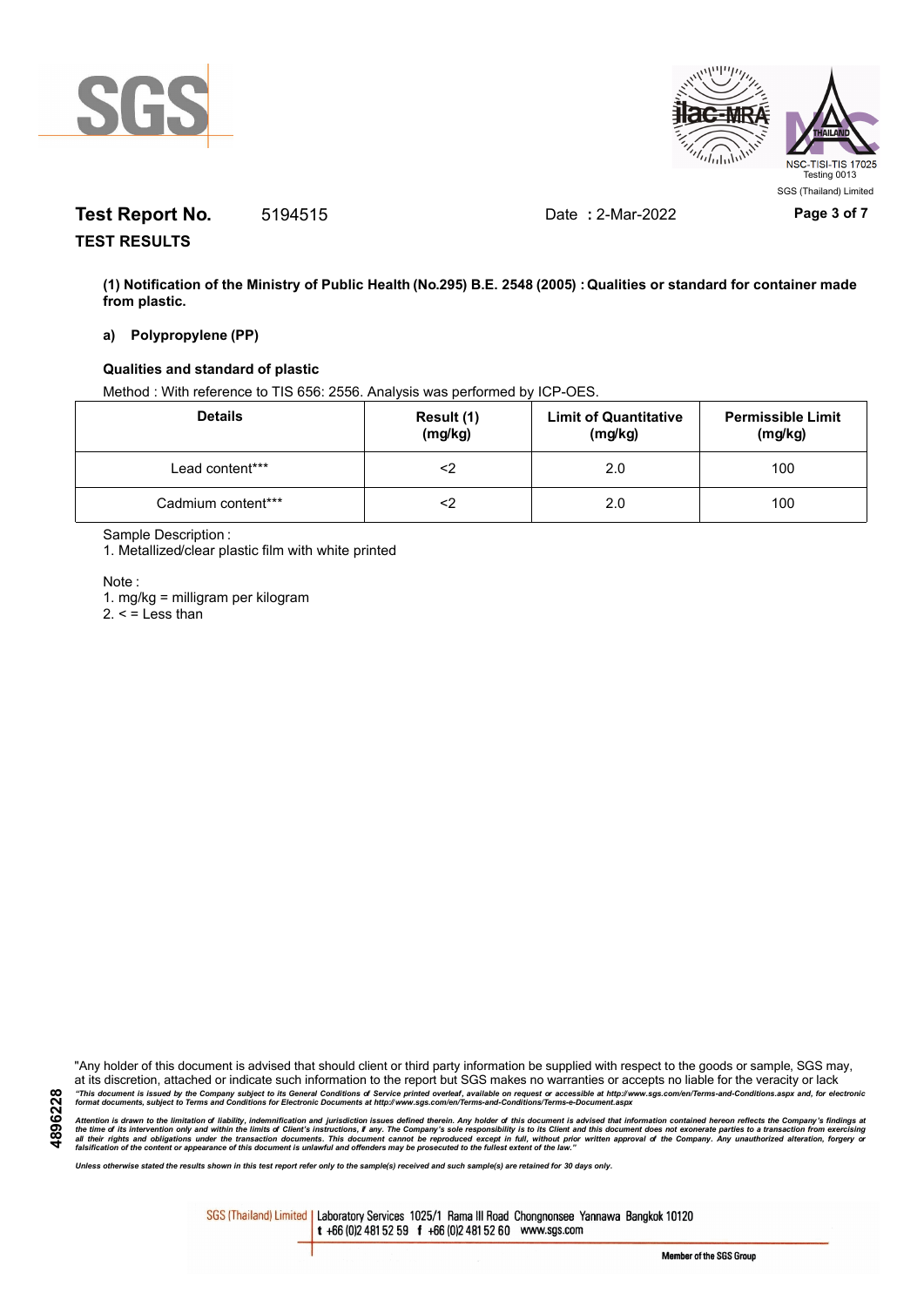



# **Test Report No.** 5194515 Date **:** 2-Mar-2022 **Page 4 of 7**

**TEST RESULTS**

### **Qualities and standard of dissemination**

Method : With reference to TIS 656: 2556.

| <b>Details</b>                                                                      | Test Condition <sup>^</sup>                | Result (1)<br>(mq/dm3) | <b>Limit of Quantitative</b><br>(mg/dm3) | <b>Permissible Limit</b><br>(mg/dm3) |
|-------------------------------------------------------------------------------------|--------------------------------------------|------------------------|------------------------------------------|--------------------------------------|
| Heavy metal (calculated as lead) in<br>4% concentrated acetic acid<br>extraction*** | 30 minute at<br>60 degree C                | $<$ 1                  |                                          |                                      |
| Potassium permanganate used for<br>reaction in water extraction***                  | 30 minute at<br>60 degree C                | $<$ 1                  | 1.0                                      | 10                                   |
| Residue substances which is<br>evaporate in water***                                | 30 minute at<br>60 degree C                | $3$                    | 3.0                                      | 30                                   |
| Residue substances which is<br>evaporate in 4% concentrated acetic<br>acid***       | 30 minute at<br>60 degree C                | $<$ 3                  | 3.0                                      | 30                                   |
| Residue substances which is<br>evaporate in 20% concentrated<br>alcohol***          | 30 minute at<br>60 degree C                | $3$                    | 3.0                                      | 30                                   |
| Residue substances from volatile<br>matters in normal heptane***                    | Room temperature<br>(1 hr. at 25 degree C) | $<$ 3                  | 3.0                                      | 150                                  |

Sample Description :

1. Metallized/clear plastic film with white printed (inside)

Note :

1. mg/dm3 = milligram per cubic decimeter

2. Degree C = degree Celsius

 $3. <$  = Less than

Remark :

1.  $^{\circ}$  = In case of the use at temperature not higher than 100 degree Celsius

"Any holder of this document is advised that should client or third party information be supplied with respect to the goods or sample, SGS may, at its discretion, attached or indicate such information to the report but SGS makes no warranties or accepts no liable for the veracity or lack "This document is issued by the Company subject to its General Conditions of Service printed overleaf, available on request or accessible at http://www.sgs.com/en/Terms-and-Conditions.aspx and, for electronic<br>format docume

Attention is drawn to the limitation of liability, indemnification and jurisdiction issues defined therein. Any holder of this document is advised that information contained hereon reflects the Company's findings at<br>all th

*Unless otherwise stated the results shown in this test report refer only to the sample(s) received and such sample(s) are retained for 30 days only.*

SGS (Thailand) Limited | Laboratory Services 1025/1 Rama III Road Chongnonsee Yannawa Bangkok 10120 t +66 (0)2 481 52 59 f +66 (0)2 481 52 60 www.sgs.com

Member of the SGS Group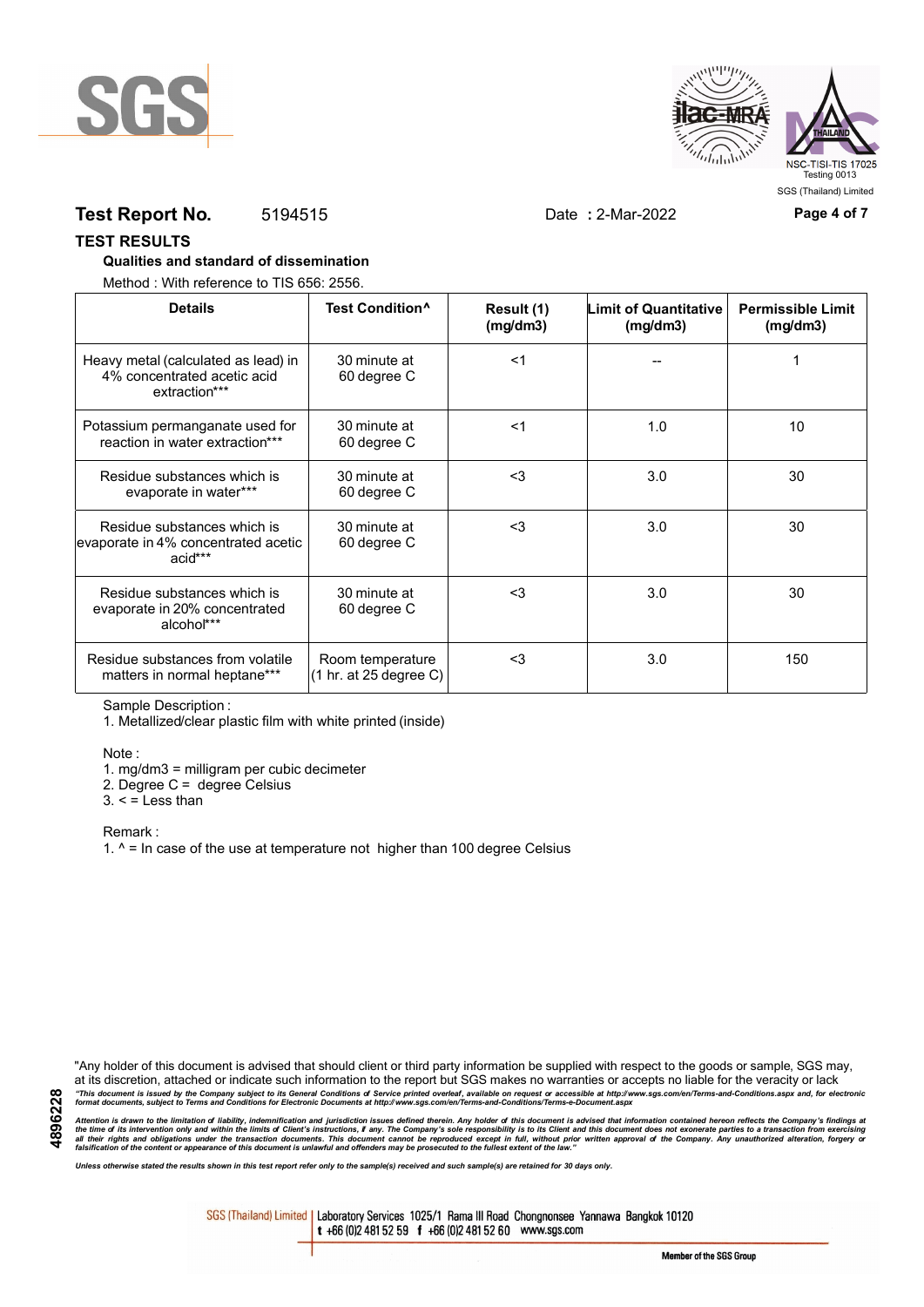



# **Test Report No.** 5194515 Date **:** 2-Mar-2022 **Page 5 of 7**

**TEST RESULTS**

### **Qualities and standard of dissemination**

Test Method : With reference to TIS 655 -1 : 2553

| <b>Details</b>                         | Test Condition <sup>^</sup> | Result (1)                      | <b>Permissible Limit</b> |
|----------------------------------------|-----------------------------|---------------------------------|--------------------------|
| Migration of color extract by water*** | 30 minute at<br>60 degree C | <b>Negative</b><br>(See Note 2) | Negative                 |
| Migration of color extract by          | 30 minute at                | Negative                        | <b>Negative</b>          |
| 4% concentrated acetic acid***         | 60 degree C                 | (See Note 2)                    |                          |
| Migration of color extract by          | 30 minute at                | Negative                        | <b>Negative</b>          |
| 20% concentrated alcohol***            | 60 degree C                 | (See Note 2)                    |                          |
| Migration of color extract by          | Room temperature            | <b>Negative</b>                 | Negative                 |
| normal heptanes***                     | (1 hr. at 25 degree C)      | (See Note 2)                    |                          |

Sample Description :

1. Metallized/clear plastic film with white printed (inside)

Note :

1. Degree C = degree Celsius

2. "Negative" mean it's not presence of color migration/ "Positive" mean it's presence of color migration

#### Remark :

1.  $^{\circ}$  = In case of the use at temperature not higher than 100 degree Celsius

"Any holder of this document is advised that should client or third party information be supplied with respect to the goods or sample, SGS may, at its discretion, attached or indicate such information to the report but SGS makes no warranties or accepts no liable for the veracity or lack "This document is issued by the Company subject to its General Conditions of Service printed overleaf, available on request or accessible at http://www.sgs.com/en/Terms-and-Conditions.aspx and, for electronic<br>format docume

Attention is drawn to the limitation of liability, indemnification and jurisdiction issues defined therein. Any holder of this document is advised that information contained hereon reflects the Company's findings at<br>all th

*Unless otherwise stated the results shown in this test report refer only to the sample(s) received and such sample(s) are retained for 30 days only.*

SGS (Thailand) Limited | Laboratory Services 1025/1 Rama III Road Chongnonsee Yannawa Bangkok 10120 t +66 (0)2 481 52 59 f +66 (0)2 481 52 60 www.sgs.com

**4896228**

Member of the SGS Group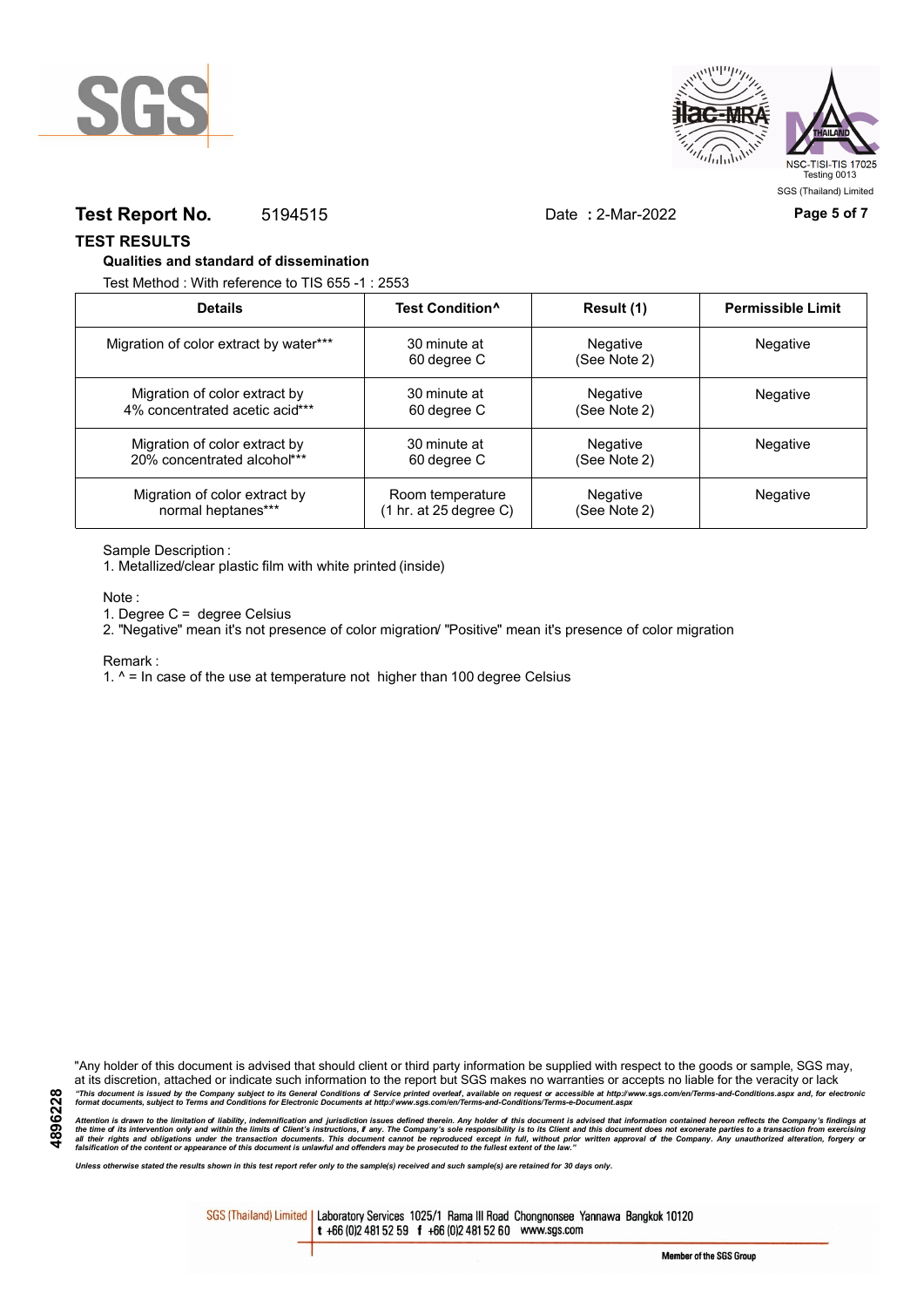



# **Test Report No.** 5194515 Date **:** 2-Mar-2022 **Page 6 of 7**

# **TEST RESULTS**

# **(2) Additional request by client's**

# **Qualities and standard of dissemination**

Method : With reference to TIS 656: 2556

| <b>Details</b> | Test Condition <sup>^</sup> | Result (1)<br>(mg/dm3) | Limit of Quantitative   Permissible Limit#<br>(mg/dm3) | (mg/dm3) |
|----------------|-----------------------------|------------------------|--------------------------------------------------------|----------|
| Antimony**     | 30 minute at<br>60 degree C | < 0.02                 | 0.02                                                   | 0.05     |
| Germanium**    | 30 minute at<br>60 degree C | < 0.02                 | 0.02                                                   | 0.10     |

Sample Description :

1. Metallized/clear plastic film with white printed (inside)

Note :

1. mg/dm3 = milligram per cubic decimeter

2. Degree C = degree Celsius

 $3. <$  = Less than

#### Remark :

1.  $^{\circ}$  = In case of the use at temperature not higher than 100 degree Celsius

2.# = Permissible limit is quoted from Notification of the Ministry of Public Health (No.295) B.E. 2548 (2005) :Qualities or standard for container made from plastic,Polyethylene terephtalate (PET).

3. Test condition & simulant were specified by client.

Remark:

1.The test item(s) marked \*\* on test report is/are analyzed at SGS (Thailand) Limited, address: 41/16-20 and 41/23 Soi Rama III 59, Rama III road, Chongnonsee, Yannawa, Bangkok but not included in the NSC-ONSC accreditation scope. 2.The test item(s) marked \*\*\* on test report is/are analyzed at SGS (Thailand) Limited, address: 41/16-20 and 41/23 Soi Rama III 59, Rama III road, Chongnonsee, Yannawa, Bangkok.

"Any holder of this document is advised that should client or third party information be supplied with respect to the goods or sample, SGS may, at its discretion, attached or indicate such information to the report but SGS makes no warranties or accepts no liable for the veracity or lack "This document is issued by the Company subject to its General Conditions of Service printed overleaf, available on request or accessible at http://www.sgs.com/en/Terms-and-Conditions.aspx and, for electronic<br>format docume

Attention is drawn to the limitation of liability, indemnification and jurisdiction issues defined therein. Any holder of this document is advised that information contained hereon reflects the Company's findings at<br>all th

*Unless otherwise stated the results shown in this test report refer only to the sample(s) received and such sample(s) are retained for 30 days only.*